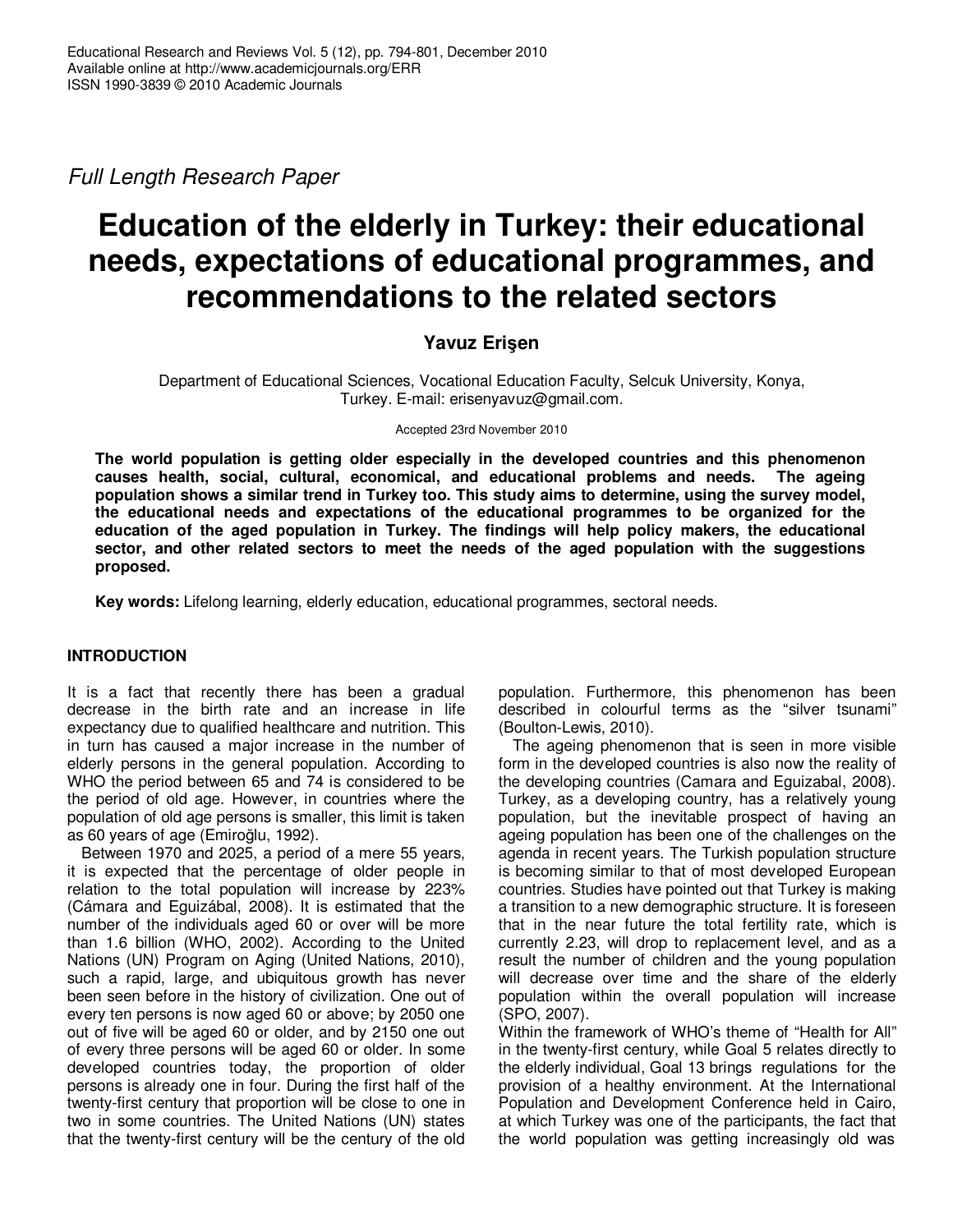dwelled upon; its social and economic consequences were elaborated and it was emphasized that the elderly individual should be considered as an important source in social development. Again at this conference, goals such as providing the required social support systems to the family members to care for the elderly individual and formation of healthcare, economic, and social security systems for the elderly individual were set.

The 1st World Assembly on Ageing was organized for the first time in Vienna in 1982, with the purpose of establishing the policies on ageing. The "Vienna International Plan of Action on Ageing" was also endorsed by the UN General Assembly. The document included detailed recommendations which can be summarized under five headings: independent living, participation, care, living with self-esteem, and selfrealization.

At the 2nd World Assembly on Ageing organized in Madrid on 8–12 April 2002, an "International Plan of Action" was devised on the axis of topics including improvement of the quality of life for the elderly population, their integration in society, problems concerning sustenance and health, and establishment of policies for all age groups. The 2002 International Plan of Action has defined the priorities and set the actions for policies and practices concerning ageing for the next twenty years especially. While both assemblies generated recommendations on a global scale, the emphasis was placed by the Vienna Plan of Action mainly on developed countries and by the Madrid Plan of Action on developing countries.

In parallel with the changing demographic structure, the impact of the ageing population on the Turkish social structure has been of high importance. In 2010, the aged population consists of 10% of the whole population and it is estimated that this percentage will be around 20% in 2020 (Tufan, 2009).

 There are studies on the adaptation problems of individuals during the ageing period. The most common problem among others is that they start to isolate themselves from the outside world (Ültanir and Ültanir, 2005). After their professional life comes to an end, their income decreases in the retirement period and thus their economic life develops financial problems and they lose their social roles. Some studies (Aydemir, 1999) indicate that individuals have a higher tendency to commit suicide in this period. Integration into society, being functional, and having a high quality of life will help them to be more useful and socially more successful and thus they will have more social value.

The role of ageing in productivity has been one of the issues discussed in this context, as many masterpieces in art, philosophy, and science have been done by persons over 65 (Kutsal, 2008). There has not been a relation between ageing and productivity, but studies indicate that there is increased performance when the required conditions are provided in this period (Rennemark and

Berggren, 2006).

In the modern world, the understanding is towards helping the aged population to have a healthy, productive, and satisfying "active life". The term "active ageing" was adopted by WHO in the late 1990s. It is meant to convey a more inclusive message than "healthy ageing" and to recognize the factors in addition to healthcare that affect how individuals and populations age (Kalache and Kickbusch, 1997). Active ageing for older people means being proactive in keeping healthy, being physically and mentally active, engaging in learning, living in safe environments, working, and actively participating in family and community life (Boulton-Lewis, 2010). In the U.S. older adults themselves define successful ageing as multidimensional, including physical, functional, psychological, and social health (Phelan et al., 2004).

Education and learning are assumed to be important factors in active ageing (Dench and Regan, 2000; WHO, 2002; Hodkins, 2008). Participation within the broader community is important, firstly, for enjoyment and recreation; it is also to allow older people to adapt to changes within the environment in areas such as technology, lifestyle, finances, and health. Lifelong learning and continued education would enable elderly people to keep up with technological and scientific advances and to maintain the quality of their lives by enhancing their self-reliance, self-sufficiency, and coping strategies in physical, health, and social relationships areas (Boulton-Lewis, 2010). It is clear that education and learning play an important role in productive ageing.

In this context, especially in the developed countries, official and local organizations, universities, and civic organizations serve the educational needs of the aged population through various educational programmes (Cámara and Eguizábal, 2008). However, in the rapidly developing world, the needs of the aged population are to be determined regularly so that these education programmes can be successful (Niederfranke, 1992). But, there is little research that describes what older people themselves say they want and need to learn. There are statements about what others believe are necessary (Boulton-Lewis, 2010).

## **The aim and significance of the study**

The efforts to provide the aged population – 60 years and over – with the facilities for lifelong learning are not yet at a satisfactory level and it is a clear fact that the analysis of needs to this end is not at the desired level or does not serve the actual needs (MEB, 1996). Thus, the aim is to determine the educational needs and expectations that are to be bases for the educational programmes that would be organized for the education of the aged population in Turkey. The findings will help policy makers, the educational sector, and other related sectors to meet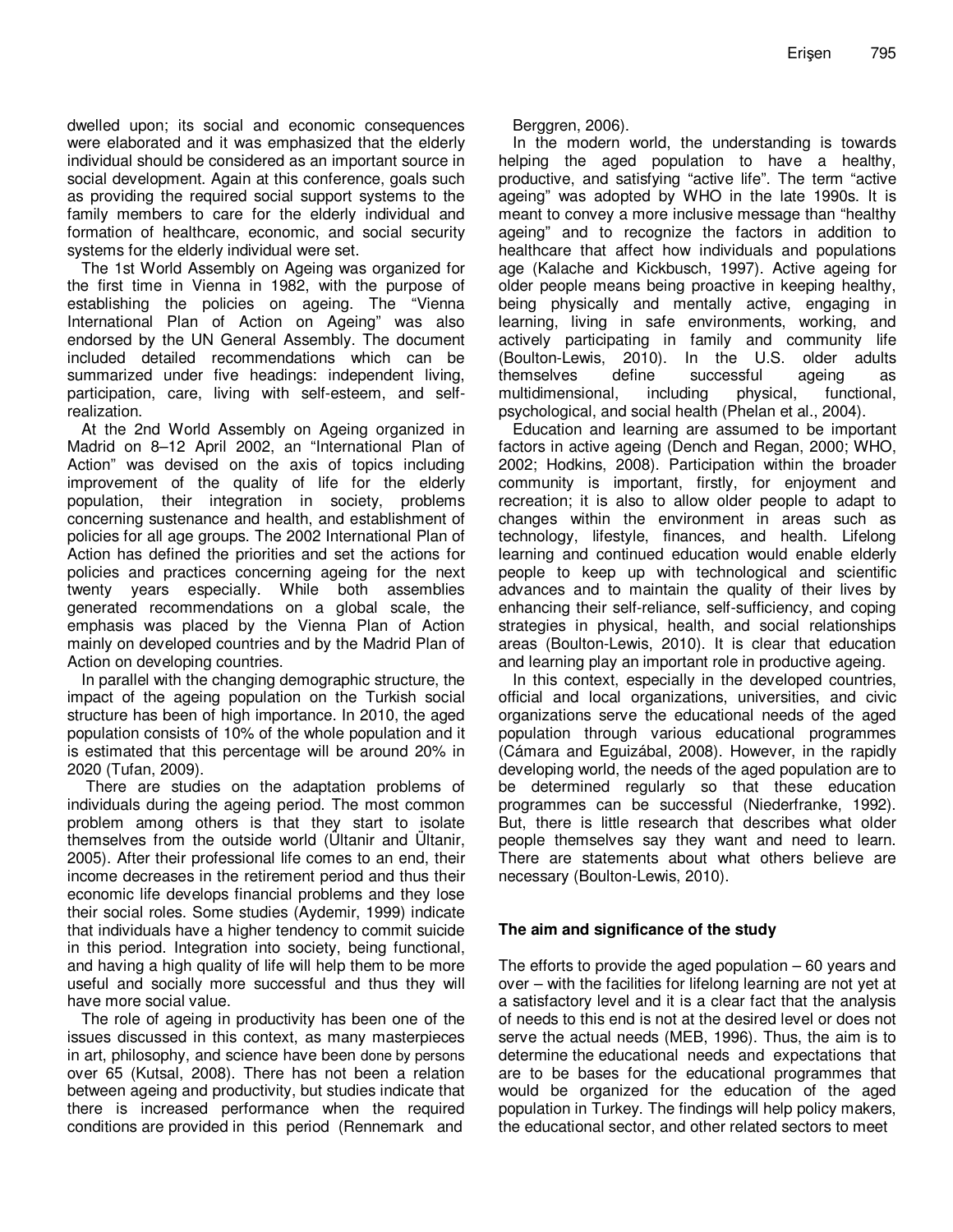the needs of the aged population with the suggestions proposed.

#### **MATERIALS AND METHODS**

The survey model is used in this study. This model aims to describe present or past situations as they are (Karasar 1991). This survey model makes use of qualitative and quantitative research techniques.

 The research was carried out in Ankara, the capital city of Turkey. According to SPO (2007), Ankara is the second metropolitan city in terms of population in Turkey with over 4.5 million people. Ten per cent of this population (458,867 people) is composed of individuals aged 60 or over. The research covers the aged population in Ankara since Ankara represents the average population distribution of the aged population in the whole country. The group between 60 and 74 consists of 74% of the population, which is the same percentage considering the whole population. Forty-six per cent of this group are male and 54% are female. Furthermore, there are immigrants from all over the country and from all social, cultural, and economic subgroups.

 The data were obtained by personal interviews with the age group between 60 and 74 in Ankara. In order to determine the adequate number of interviewees, "theoretical sampling" was used within the qualitative research approach. In theoretical sampling, at the beginning of the research the volume of samples is not known. The data collection process continues until the data obtained start to repeat frequently (Yildırım and Şimşek, 2008). Thus, in the research, 128 aged individuals were included in the interviews as they were willing. The interviews were carried out over a period of six months in 2009 by visiting the interviewees in their homes or by meeting appointments at a certain place or at work. The researcher himself was involved in the interviews to obtain in-depth information.

 The data were obtained by using interview forms consisting of semi-structured and open-ended questions. While developing the data collection tool, national and international literature was studied, the experts of the field were consulted, and especially the findings by Erişen et al. (2008) were used. The researcher was involved in the research and presented especially open-ended questions to get in-depth information using sub-questions. The researcher took notes on the form and used a video recorder depending on the willingness of the interviewee during the interview.

 For the analysis of the data, a descriptive analysis approach was adopted, the notes and the video records were combined, and unnecessary information was eliminated. The data obtained were coded and categorized using frequencies, percentages, and direct quotations to make the data meaningful and reliable. To indicate the profile of each interviewee, the following symbols were used:

 $M = male$  $F = female$  $A1 = aged 60 - 64 years$  $A2 = aged 65 - 69 years$  $A3 = a$ ged  $70 - 74$  years  $A = alone$  $W =$  living with partner  $L =$  living with family  $E1 =$  illiterate E2 = primary education E3 = secondary education  $E5 =$ high school  $E6$  = university graduate  $W1 =$  working

 $N = not working$ 

## **FINDINGS AND DISCUSSION**

To give more detailed profile information on the samples, the data obtained are presented below based on each question asked:

### What is your sex?

69.5% of interviewees are male while 30.5% are female.

## How old are you?

When grouped according to the categories, 61.7% of interviewees (more than half) are between 60 and 64, 26.6% are between 65 and 69, and 11.7% are between 70 and 74.

## Who are you living with?

3.9% of interviewees live alone, 51.6% live with a partner, and 44.5% are living with family (with or without a partner and family members).

#### What is your education level?

0.8% of interviewees are illiterate while 2.3% are literate, 24.2% have primary education (five years), 42.2% have secondary education (eight years), 25.0% have high school education, and 5.5% have a university degree.

## Are you working?

67.2% of interviewees are not working and are spending a pension; 8.6% are working and spending a pension. The working group consists of male individuals aged between 60 and 64. 24.2% are not working and are living on income from a partner and/or family member. A quarter of this group is composed of females.

## Is your income satisfactory?

12.5% of interviewees find it "satisfactory" while 29.7% find it "partly satisfactory" and 57.8% find it "not satisfactory". In other words, the majority of the interviewees have insufficient income.

Are you considering working to increase your income and/or to be useful for yourself and society?

23.9% of interviewees say "yes" while 70.9% say "no" and 5.2% are not sure. 90% of the interviewees saying yes are male.

Are you a member of any civic organization or sociocultural club?

3.9% of interviewees say "yes" and all of them are male. However, 27.6% of this group are willing to be members of any civic organization or socio-cultural club if they have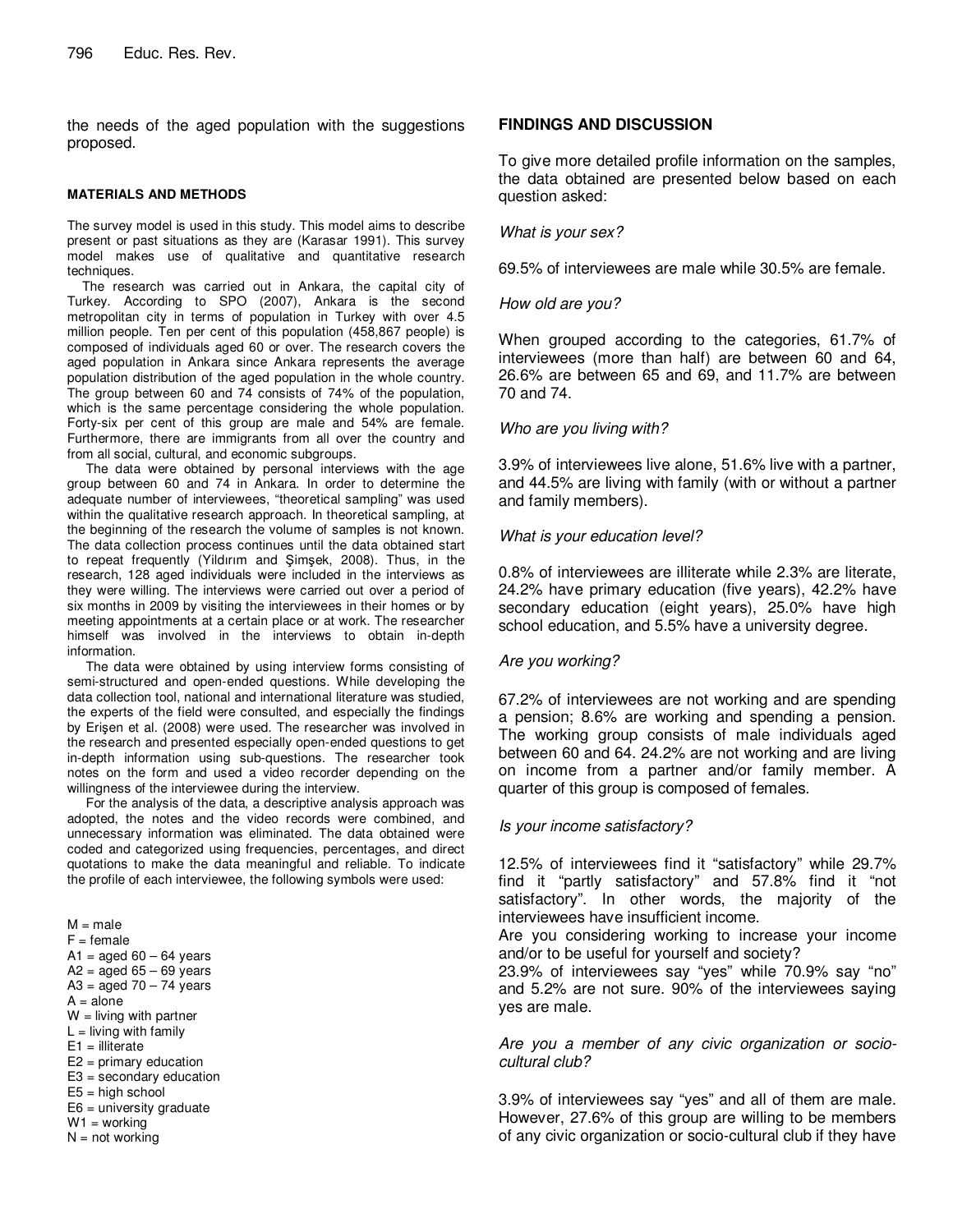more facilities, a higher level of income, and competences.

Do you want to take on social responsibilities to share your knowledge and experiences if you are provided with the required facilities?

28.9% of interviewees say "yes".

Do you have digital competence (computer use, Internet surfing, computer games etc.)?

75.7% of interviewees say "no" and 28.8% of this group would say "yes" if they had more facilities and their conditions were improved.

Are you pleased with life?

32% of interviewees are "pleased" with life while 49.2% are "partly pleased" and 18.8% are "not pleased".

Do you have problems adapting to society?

79.6% of interviewees say "yes".

What are your expectations of society for making your life more active and increasing your life satisfaction and social adaptation?

The expectations related with this question are indicated in the quotations below:

"Our financial situations must be improved"; "We don't have an active life because we cannot go out of the home due to economic problems"; "Health care should be improved"; "Social and cultural facilities for the aged group should be increased and there must be planned activities for us, because we should enjoy life despite our old age"; "The general perspective of society towards old people is not good, and should be changed"; "The young generation must be trained so that they become respectful to the old"; "It is also our right to travel and it is not enough to give free travel cards to travel within the city"; "My partner died and I feel lonely; there must be facilities to make myself useful to society"; "I want to live like the old people live in Europe"; "Our financial conditions must be improved and some facilities like language learning should be presented to develop ourselves"; "Technology is developing rapidly; we are not capable of taking care of our personal needs like bank use. Therefore, the government must help us"; "The government must find ways to educate us and our society so that we understand each other"; "Look, my feet are disabled. Why don't they think of us while constructing roads, buildings, shopping centres, hospitals, and so on to help us to do our own tasks independently?"; "We can do a lot and we can learn a lot of new things but we must our experiences and make our contributions if necessary";

"I'm living alone. The government must help us with our housekeeping and healthcare with well challenges like health problems, financial challenges,

problems adapting to technological developments, inadequate education, and the rapidly changing structure of society qualified services"; "The government ignores us and places more emphasis on the young generation because they are the majority, but the aged population is increasing, so this will cause a lot of problems in the near future. The government should be aware of this problem and should improve many services like healthcare, the economy, education, and so on"; "There are not enough civic organizations to represent us; we need such organizations"; "I want a life of respect and honour, and everything must be done for this".

Have you ever been involved in any educational programmes in the context of lifelong learning in your aged period?

2.3% of interviewees say "yes". When they were asked about where and what type of education they were given, two out of three (males) said that they took BELTEK courses, which were organized by Ankara Metropolitan Municipality and Gazi University together. They took courses in first aid and decoration for two months. One female interviewee took a short term course organized by a civic organization on spiritual subjects. The remaining members of the group, who had no educational activity, were asked about the reasons and they expressed their answers like this: "I don't need it"; "I'm old and don't need any more"; "I don't have money to participate"; "I was not informed about it"; "Do they accept us on the courses?"; "I don't have this capacity"; "I cannot get there and return"; "I would like to but I'm afraid that some people might make fun of me"; "My partner wouldn't accept it"; "I have some other problems besides the course"; "I'm not healthy enough"; "The young students on the course may laugh at us because of our age"; "I'm working and have no time"; " I don't know what they teach "; " They have nothing to teach". The quotations were repeated by many interviewees using similar expressions.

The profiles of the interviewees are given above. In order to find out their educational needs and their expectations of an educational programme the following questions were asked:

Suppose that you were given an educational programme to improve yourself and to make your life more active, in what fields would you like to have an education, and what would you expect from the educational activities organized for this purpose?

The answers to these questions were analysed, the expressions about the educational needs were be informed about the environments where we can share determined, and the categories were formed as shown in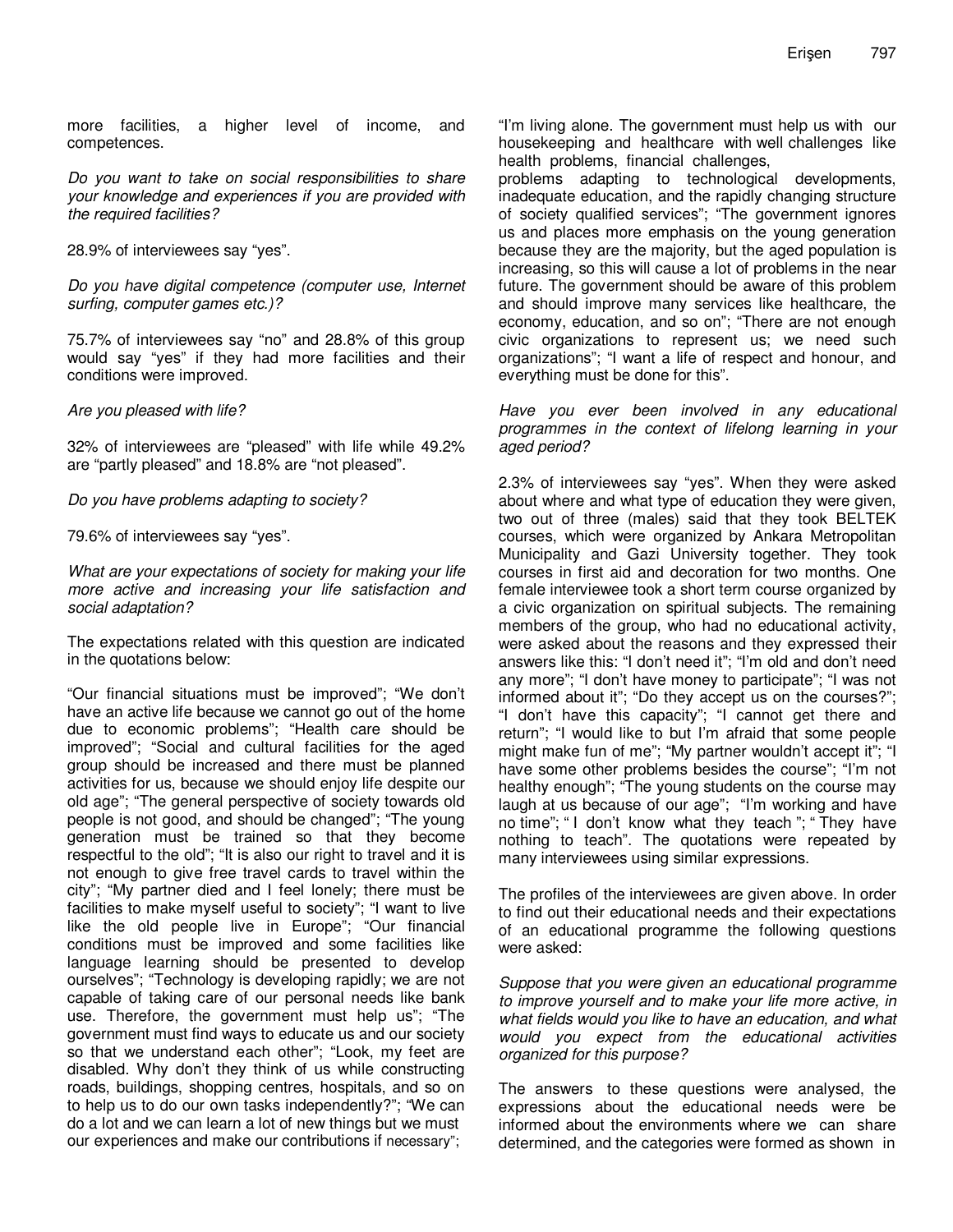**Table 1.** Educational needs.

| The Field of educational needs                                                                                     | f   | $\%$ |
|--------------------------------------------------------------------------------------------------------------------|-----|------|
| Healthcare competencies (physical, mental, spiritual, etc.)                                                        | 119 | 92.9 |
| Leisure time activities (hobbies, painting, handicrafts, cooking, etc.)                                            | 76  | 59.3 |
| ICT competencies (use of computer, Internet, mobile phones, etc.)                                                  | 51  | 39.8 |
| Self-sufficient life competencies (meeting personal needs, using household appliances,<br>driving, bank use, etc.) | 42  | 32.8 |
| Socio-cultural activities (being aware of such activities, types of activities, procedures,<br>etc.)               | 36  | 28.1 |
| Skill development to improve income                                                                                | 33  | 25.7 |
| Care giving (childcare and education, patient care, etc.)                                                          | 27  | 21   |
| Adaptation strategies for change and developments                                                                  | 24  | 18.7 |
| Spiritual subjects                                                                                                 | 22  | 17.1 |
| Policies and practices for the old (rights of the old, services, etc.)                                             | 21  | 16.4 |
| Voluntary organizations (types, membership procedures, etc.)                                                       | 18  | 14   |
| Financial management (heritage sharing, grants, bank transactions, renting procedures,<br>etc.)                    | 13  | 10.1 |
| Facilities and opportunities for travel and holidays                                                               | 11  | 8.5  |
| Consumption awareness                                                                                              | 9   | 7.0  |
| Language competencies                                                                                              | 5   | 3.9  |
| Reading and writing courses                                                                                        | 1   | 0.7  |

## the tables below.

These needs are displayed according to the codes used in the method as sample quotations:

MA1AE4N: "… we need education in a lot of fields; everybody needs it in this world. Look, I'm living alone; I have difficulty in cooking, washing up, house cleaning. I don't have enough money to pay someone to do these things …. I'm bored at home, I have bought a computer for myself, but I cannot use it well. I read the newspaper on the Internet and play computer games …. I would like to learn different ways to spend time at home. I don't know, but I think we can learn something new if they show us and we choose what we like … ".

FA2LE1N: "… My son, I don't know how to read and write; I couldn't go to school although I wanted to so much. Now I'm old and have difficulty even going out …. how can I learn? Will they come and teach us something? In this case I would like to learn at this old age. I asked my grandchildren to teach me but they were not interested in …. What else can I ask? I want to leave this world without begging, my health is going worse, I wish I could learn how to take care of myself ...".

MA2WE5W1: "… Our government ignores us because of the young generation at the moment, but the number of old people is increasing in Turkey, and the government should be aware of our problems before it faces more and bigger problems. Our state is improving a lot of things from healthcare to the economy in order to solve our problems …. Everything is changing rapidly and we need education in many fields. For example, I try to read

and watch documentaries, health programmes, and news related to education. I use a computer to learn about the world and I do marketing. I feel that I need to know much from the Internet about this …. I think education must be provided for all of the older generation but we don't have it. It is impossible to get it from some places and our government is not interested in this problem. We can have private lessons but our financial situations are not good enough …. I want to improve my foreign languages; I know some French but I wish I could speak English …. I would like to get education in some other fields; for example, I would like to play a musical instrument and to understand more about the changes and developments in the world …".

FA3LE2N: "… I'm not illiterate but I cannot understand the world now. My son, it is difficult to live in this world; I'm lucky that I'm healthy and can take care of myself .... It is good if we can learn new things. For example, it is good to know how to use an electric oven, dishwasher, and modern televisions. I cannot manage them. My grandchildren know better. But I cannot communicate with them. I take care of two grandchildren, I would like to communicate better with them. I wish I knew about child care and communication … and what if I could use this mobile! ...".

MA1WE6N: "… I'm sure we must improve ourselves; I'm a mechanical engineer and this issue seems confusing even for me as an educated person …. Today, television, the Internet, and so on help us to learn a lot of things but they are not enough …. I would like to learn what services the government provides for the old people. I don't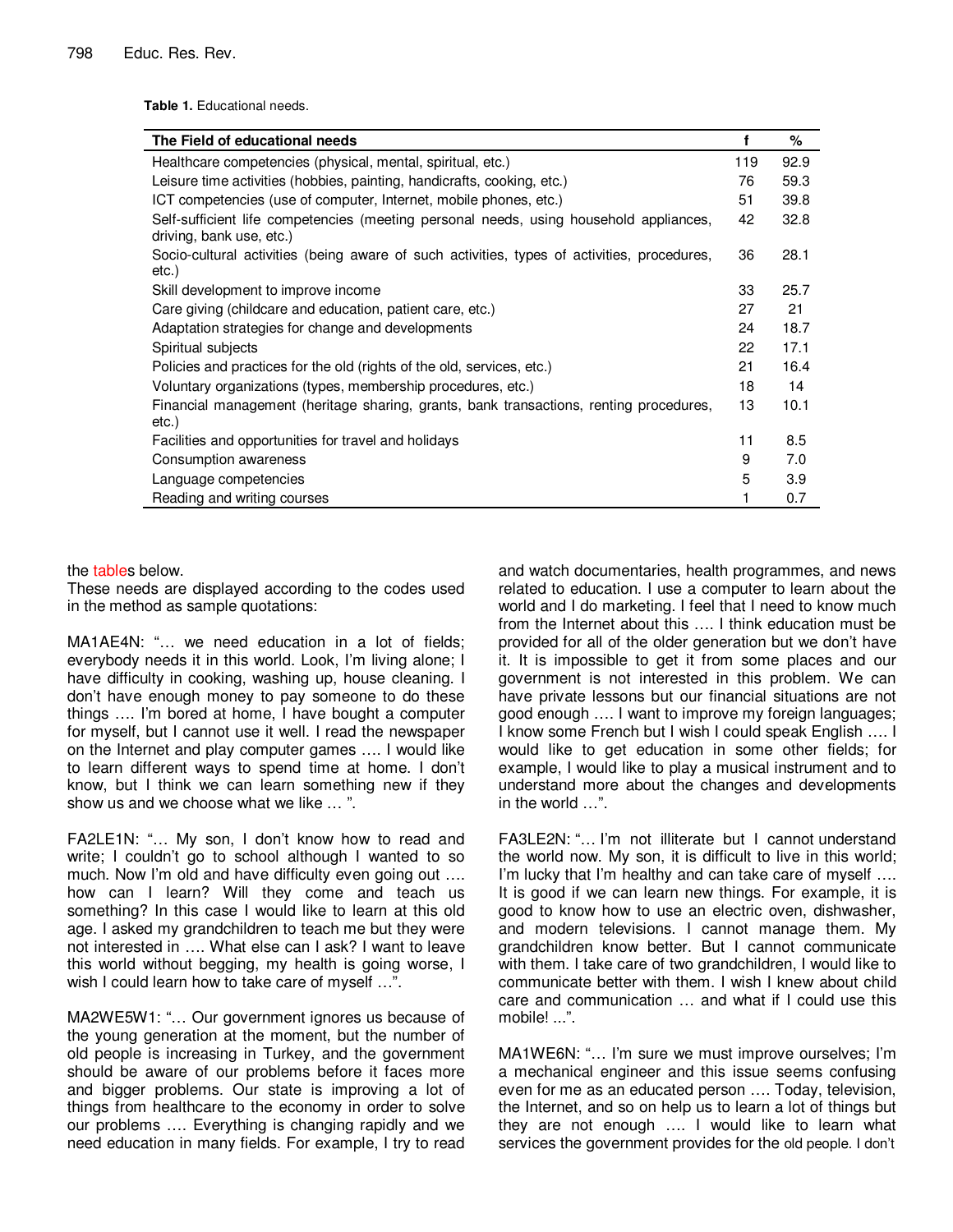think they have enough services for us and that's why we are deprived of many things as the older generation …. My income is sufficient and I would like to acquire education about hobbies like painting, how to spend my free time, and what to do to be more useful to society and share my experiences with others …".

MA3LE3N: "…Death is coming soon; I'm 74 years old and I cannot see well …. I couldn't take care of myself in the past and had many problems due to my smoking habit. We didn't know much about it: look around, there are many old people who still smoke; we don't know the value of our health. We need to be educated about this …. My son, I'm too old now and I think I don't know much about spiritual issues. I would like to live according to the rules of my religion. This is my weak point. What else can I ask …?".

FA2LE3N: "… My wife died five years ago and I live with my daughters. I would like to learn a lot including how to use the telephone, computer, and so on. They are all necessary in this world and you must use them. It is better if you can do so all by yourself and for this education is essential …. I have some money in the bank and I receive rent from a house; my family do these things, but I wish I could do them all, especially concerning monetary issues like bank transactions and rent …".

MA1WE6W1: "… I'm retired now; I used to be a teacher. I think we need education in a lot of fields. Many old people have adaptation problems; many people are seeking jobs to do but these require new education programmes for us …. I would like to improve my computer use and foreign language ability. Now, there are no borders with Europe. Foreign languages are necessary; otherwise, how can we travel in Europe? … I feel I need education about the policies for old people …. However, I think society needs education about old people as well. Old people should be considered when constructing roads, hospitals, social facilities, and so on. The persons responsible for these constructions need education too. The individuals in society need education to help old people with their adaptation to society …". The findings of other researchers in this field are in parallel with the findings here. Many researches (Kerschner and Pegues, 1998; Crane, 2001; Camara and Eguizabal, 2008; Erişen et al., 2008) stress the urgent needs of the old people for education in order to live in a healthy way. Some other researches (Brink, 1997;

Hough, 2004; Erişen et al., 2008; Grimes et al., 2010) state that new technologies, especially ICT, are vital for old people: they have increasing interest in the new technologies and need to learn how to use them. In this context, the researches indicate the urgent need for education. According to Boulton-Lewis (2010), old people are in need of education about other cultures, new things,

new talents, new skills, vocations (e.g., counseling, gardening, welding), crafts, painting, drawing, driving a car, languages, technology, spiritual aspects of life, hobbies, current affairs, politics, new subjects, piano, new music, family history, people, and practical things.

In this study, the expectations of the participants and the properties of educational programmes are determined with respect to the case of organizing an educational activity. The answers given in this context have been analysed and similar answers are grouped under subtitles and are presented in Table 2.

As seen in Table 2, the first important category of expectations of an educational activity – according to more than half of the participants  $-$  is that the location must be nearby and easily accessible. Nearly half of the participants state that the educational programmes must be free of charge or affordable. In addition, short duration, comfortableness, and simple and easy teaching techniques for their age group are important expectations of education programmes for nearly one third of the participants. About one fifth of the participants express that the educational programmes must include encouraging social activities, must be in groups with few members, and must not be too official, and the course environment must address their physical conditions. According to more than one tenth of the participants, there must be flexible timing, their experiences are to be used, there must be no exams, and teachers must be experienced, not too fresh. Some participants – less than one tenth – state that educational programmes must be enjoyable; they can entail tuition but this must be by qualified teachers, males and females must be grouped separately, programmes must have healthcare staff, and there must be one-to-one education.

The expectations given in Table 2 are in parallel with the factors considered in adult education and adult education principles (Cantor, 1992; Cranton, 1992). Detailed planning and implementation is required to reach the targets determined for the education programmes. While developing educational programmes, firstly the educational needs for the subjects should be determined and then proper educational activities and environments should be provided (Urevbu, 1991). According to literature (Bacanlı, 2002; Reece and Walker, 1993; Taşpınar, 2010), when organizing educational activities and environments, individual characteristics and expectations should be taken into account. This motivates the individuals and leads to success. Thus, in order for the education programmes for the elderly to be successful, their educational needs, individual characteristics, and expectations should be considered during the programme development stage.

## **CONCLUSION AND RECOMMENDATIONS**

The world population is getting older, especially in the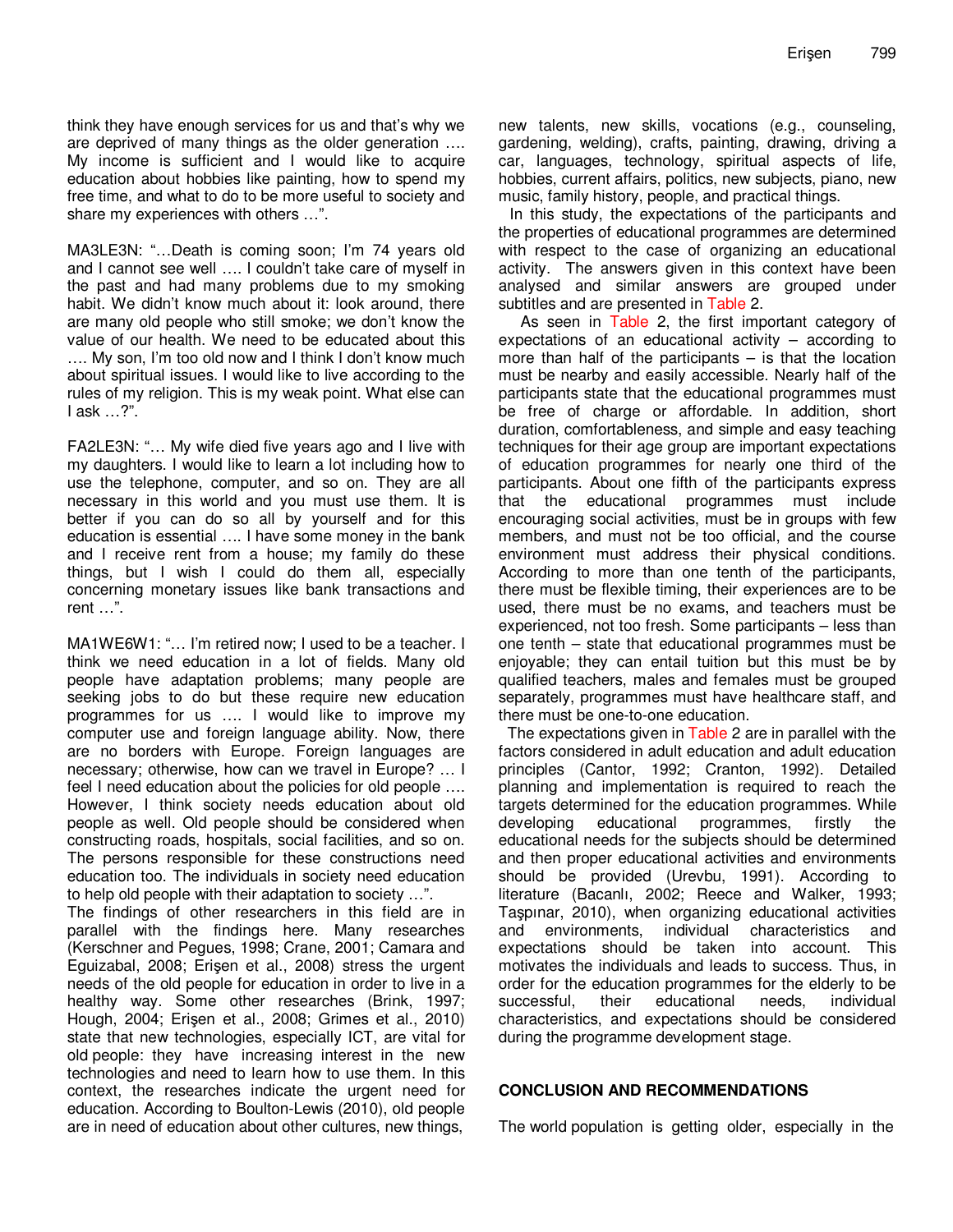**Table 2.** The expectations of educational programmes.

| <b>Expectations</b>                                                 | f  | %    |
|---------------------------------------------------------------------|----|------|
| Location must be nearby and easily accessible                       | 78 | 60.9 |
| It must be free of charge or affordable                             | 63 | 49.2 |
| It must be have a short duration                                    | 54 | 42.1 |
| It must be comfortable                                              | 42 | 32.8 |
| There must be simple and easy teaching techniques for our age group | 41 | 32.0 |
| We must be motivated to attend                                      | 34 | 26.5 |
| There must be encouraging social activities                         | 33 | 25.7 |
| It must be in groups with few members                               | 27 | 21.0 |
| It mustn't be too official                                          | 27 | 21.0 |
| The course environment must address our physical conditions         | 25 | 19.5 |
| There must be flexible timing                                       | 21 | 16.4 |
| Our experiences need to be used                                     | 17 | 13.2 |
| There must be no exams                                              | 16 | 12.5 |
| Teachers must be experienced, not too fresh                         | 13 | 10.1 |
| It must be enjoyable                                                | 11 | 9.1  |
| It can involve tuition but teachers must be qualified               | 9  | 7.0  |
| Males and females are to be grouped separately                      | 8  | 6.2  |
| There must be healthcare staff                                      | 6  | 4.6  |
| There must be one-to-one education                                  | 5  | 3.9  |

developed countries, and this phenomenon gives rise to health, social, cultural, and educational problems and needs and so on. As a developing country, in Turkey the ageing population is showing a similar trend. It is a clear fact that there will be problems related to ageing in the near future. The ageing population, healthcare, and fields like the social, economic, and educational fields will have the potential to impact on all aspects of society. There must be policies in education, health, social, cultural, and economic fields to help the aged population by providing them with a healthy, productive, and satisfying "active life". However, it is not possible to say that the present policies and practices are satisfactory. The educational programmes used in Turkey for the old population are insufficient. In this context, studies to determine the educational needs and expectations of aged populations based on the views of the old participants do not exist. Therefore, this study tries to determine the educational needs and expectations to serve as bases for the educational programmes that would be organized for the education of the aged population in Turkey. The findings indicate that the elderly are in need of education about healthcare competencies, leisure time activities, ICT competencies, self-sufficient life competencies, sociocultural activities, skill development to improve income, care giving, and so on. The expectations of the participants and the properties of educational programmes are as follows: the educational location must be nearby and easily accessible; programmes must be free of charge or affordable and for a short period, enjoyable, and in groups with few members; there must

be simple and easy teaching techniques for their age group; programmes must not be too official; course environments must address their physical conditions, and so on.

The findings and related literature in this research will help policy makers, the educational sector, and other related sectors to meet the needs of the aged population with the recommendations proposed.

## **Recommendations for Policy Makers**

The old population has problems related to life satisfaction and adaptation to society. The factors affecting these problems should be identified to help old people to lead satisfactory and active lives.

Some strategies and policies should be developed and implemented considering the terms mentioned in the UN International Plan of Action on Ageing (2002), EU policies applied in Europe, and other international contracts.

The formation of civic organizations related to the aged population should be encouraged.

There should be cooperation with all related organizations (state, civic organizations, local authorities, media, etc.) to solve the problems of the aged population.

The financial position of the elderly should be improved and their contribution to the development of the country should be praised.

The aged population should be informed about the official policies and practices.